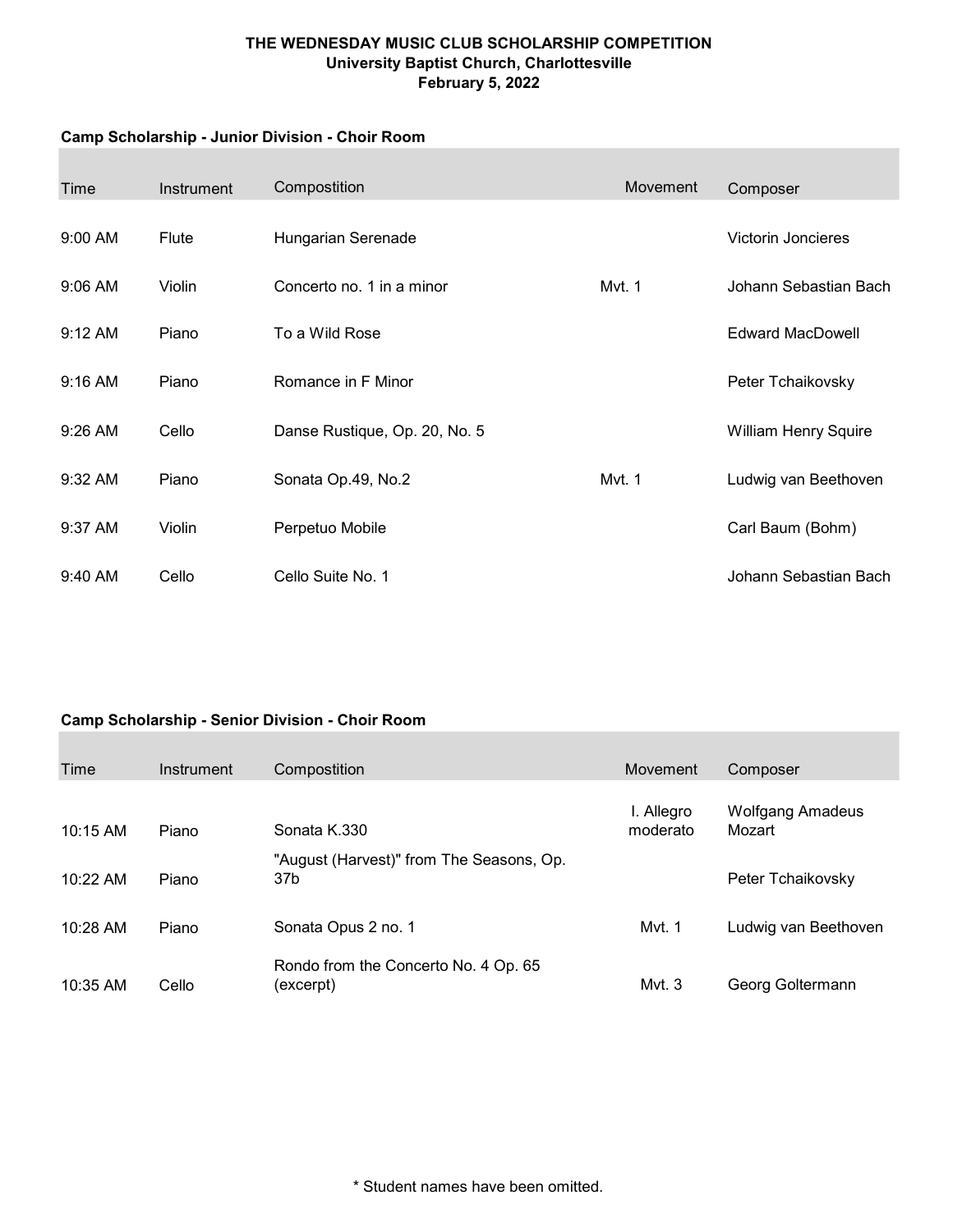### THE WEDNESDAY MUSIC CLUB SCHOLARSHIP COMPETITION University Baptist Church, Charlottesville February 5, 2022

# Senior Competition - Choir Room

| Time     | Instrument | Compostition                                                                                                      | Movement        | Composer                                                       |
|----------|------------|-------------------------------------------------------------------------------------------------------------------|-----------------|----------------------------------------------------------------|
| 11:45 AM | Cello      | Concerto No. 4 in G Major, Op. 65                                                                                 | Mvt. 1: Allegro | Georg Goltermann                                               |
| 11:56 AM | Viola      | Suite No. 1 in G Major, BWV 1007; mvt.1 Prelude<br>Viola Concerto no. 1 in D major<br>Trauermusik mvt. 1, 2, 3, 4 |                 | Johann Sebastian Bach<br><b>Carl Stamitz</b><br>Paul Hindemith |
| 12:13 PM | Piano      | Notturno Op. 54, No. 4                                                                                            |                 | <b>Edvard Grieg</b>                                            |
|          |            | Bagatelle Op. 5, No. 1                                                                                            |                 | Alexander Tcherepnin                                           |
| 12:22 PM | Piano      | Sonata No. 17 in D minor, Op. 31, No. 2                                                                           |                 | Ludwig van Beethoven                                           |
|          |            | Prelude in G sharp minor, Op. 32, No. 12                                                                          |                 | Sergei Rachmaninoff                                            |
| 12:35 PM | Trumpet    | Trumpet Concerto in E flat                                                                                        |                 | Franz Joseph Haydn                                             |
|          |            | Trumpet Concerto in A flat Major, Mvt. 1 (to measure 189, letter L) Alexander Arutunian                           |                 |                                                                |
| 12:48 PM | Flute      | Concerto for Flute and Orchestra O. 8                                                                             |                 | Otar Gordeli                                                   |
|          |            | Partia in A minor BWV 1013 Allemande                                                                              |                 | Johann Sebastian Bach                                          |